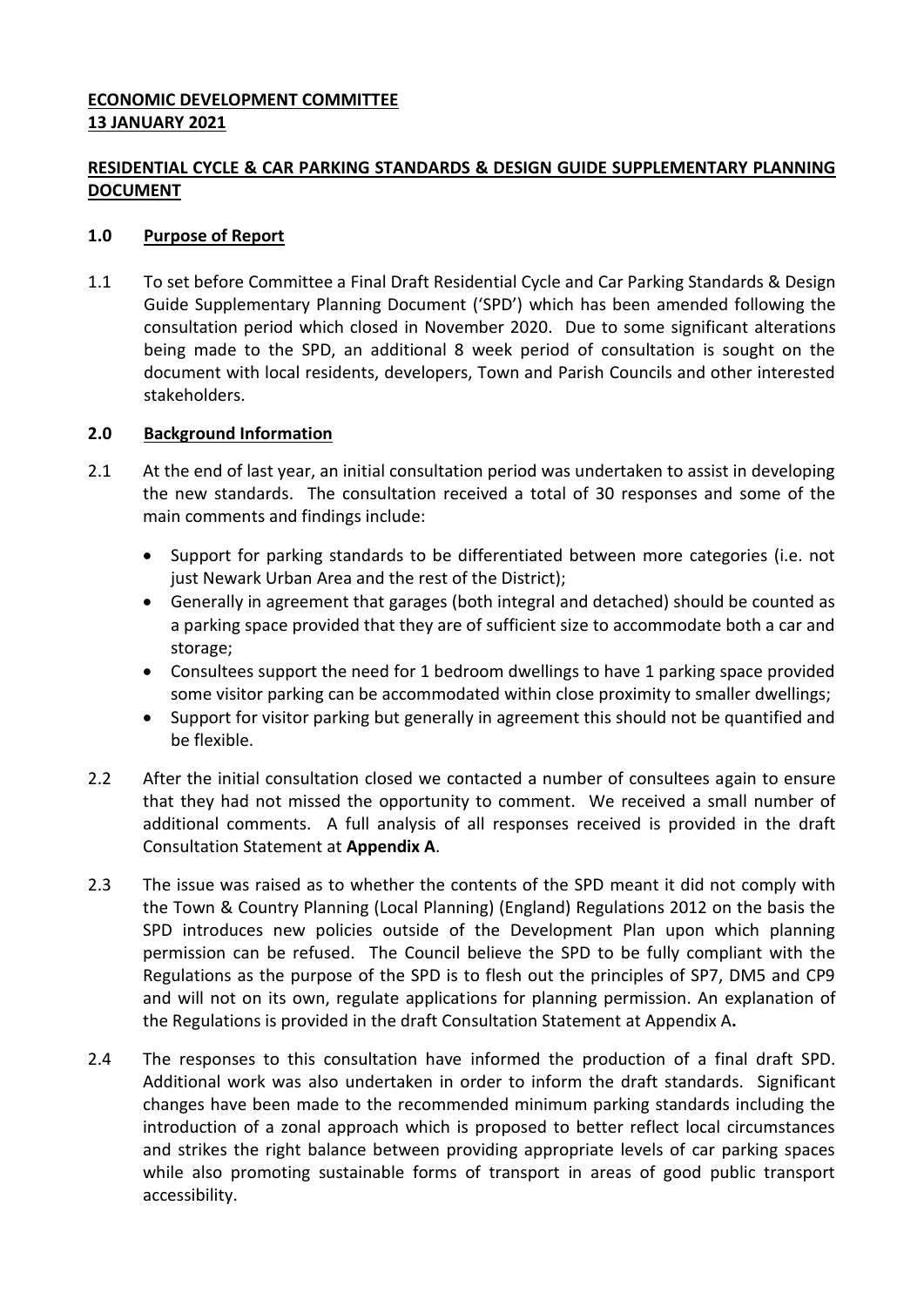- 2.5 The overarching principle of the zonal approach is that residential developments located within the most sustainable locations, close to good public transport networks, local facilities and public car parks will require less parking than equivalent development in areas with lower levels of public transport accessibility. The zones are proposed as follows:
	- Newark Town Centre;
	- Inner Newark
	- Rest of Newark Urban Area
	- Service Centres (Clipstone, Ollerton & Boughton and Rainworth)
	- Rest of the District (including Southwell and Edwinstowe).
- 2.6 A detailed map of the zones in Newark Urban Area has been produced and is included within the draft SPD at Map 1 and 2 and will enable users to clearly identify which zone an individual site is situated within.

### **3.0 Draft Residential Cycle & Car Parking Design Guide SPD**

- 3.1 A final draft of the SPD is attached at **Appendix B**. A supporting Topic Paper is attached at **Appendix C**. The Topic Paper brings together a range of evidence which justifies the Standards proposed in the Draft SPD and the evidence base has been updated to reflect the proposal zonal approach.
- 3.2 The SPD forms part of wider work on design which is intended to be brought in to the Development Plan as part of the Plan Review.

#### **4.0 Consultation on the Draft SPD**

- 4.1 It is proposed to carry out consultation on the draft SPD for an eight week period week commencing 18 January 2021.
- 4.2 The consultation will be carried out in line with the Statement of Community Involvement and supporting 2020 Annexe. The document will be placed on the Council's website, interested parties such as Town and Parish Council's, developers and representative groups will be alerted to the consultation along with more general publicity via social media.

#### **5.0 Digital Implications**

**5.1** There are no direct digital implications arising from this report.

#### **6.0 Equalities Implications**

- 6.1 The Integrated Impact Assessment (IIA) (which incorporates an Equalities Impact Assessment into the Plan Review) has been undertaken on the Amended Core Strategy including Spatial Policy 7 - Sustainable Transport which concluded that the policy maximises the potential opportunities for sustainable transport choices to be made by all and ensuring that major development is well located for convenient access by non-car modes can help support equality of opportunity.
- 6.2 The SPD also has wider positive beneficial implications as it will encourage more reasonable sized parking spaces and internal garage dimensions as standard which will also help support equality of opportunity.